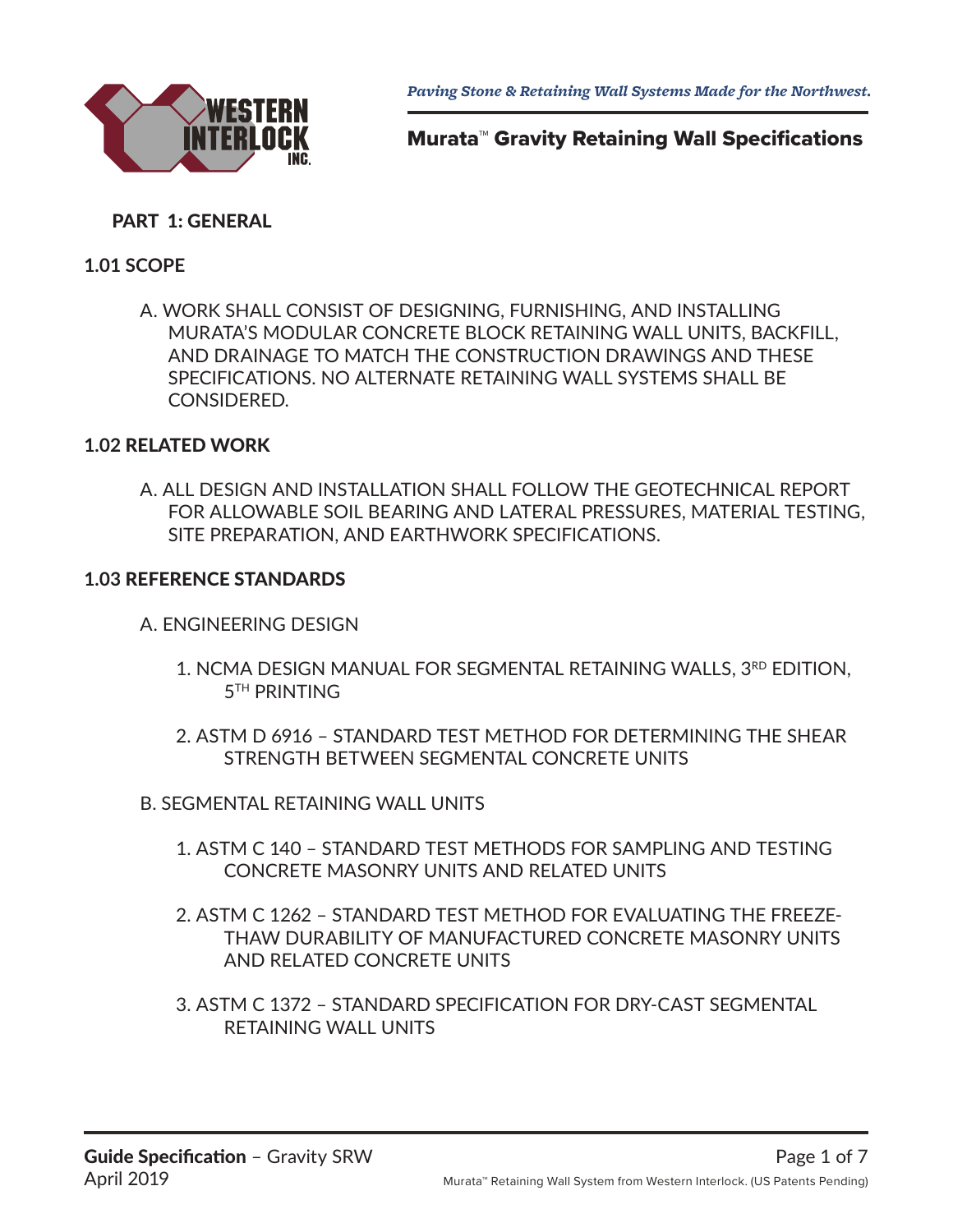C. SOILS

- 1. ASTM D 422 STANDARD TEST METHOD FOR PARTICLE-SIZE ANALYSIS OF SOILS
- 2. ASTM D 1556 STANDARD TEST METHOD FOR DENSITY AND UNIT WEIGHT OF SOIL IN PLACE BY THE SAND-CONE METHOD
- 3. ASTM D1557 STANDARD TEST METHOD FOR LABORATORY COMPACTION CHARACTERISTICS OF SOIL USING MODIFED EFFORT (56,000 FT-LBF/FT³)
- 4. ASTM D 2487 STANDARD PRACTICE FOR CLASSIFICATION OF SOILS FOR ENGINEERING PURPOSES (UNIFIED SOIL CLASSIFICATION SYSTEM)
- 5. ASTM D 6938 STANDARD TEST METHOD FOR IN-PLACE DENSITY AND WATER CONTENT OF SOIL AND SOIL-AGGREGATE BY NUCLEAR METHODS (SHALLOW DEPTH)
- 6. ASTM D 4318 STANDARD TEST METHODS FOR LIQUID LIMIT, PLASTIC LIMIT, AND PLASTICITY INDEX OF SOILS
- 7. ASTM D 6913 STANDARD TEST METHODS FOR PARTICLE-SIZE DISTRIBUTION (GRADATION) OF SOILS USING SIEVE ANALYSIS
- 8. ASTM G 51 STANDARD TEST METHOD FOR MEASURING PH OF SOIL FOR USE IN CORROSION TESTING

D. GEOTEXTILE FILTER FABRIC

- 1. ASTM D 4491 STANDARD TEST METHOD FOR WATER PERMEABILITY OF GEOTEXTILES BY PERMITTIVITY
- 2. ASTM D 4533 STANDARD TEST METHOD FOR TRAPEZOID TEARING STRENGTH OF GEOTEXTILES
- 3. ASTM D 4632 STANDARD TEST METHOD FOR GRAB BREAKING LOAD AND ELONGATION OF GEOTEXTILES
- 4. ASTM D 4751 STANDARD TEST METHOD FOR DETERMINING APPARENT OPENING SIZE OF A GEOTEXTILE
- 5. ASTM D 4833 STANDARD TEST METHOD FOR INDEX PUNCTURE RESISTANCE OF GEOMEMBRANES AND RELATED PRODUCTS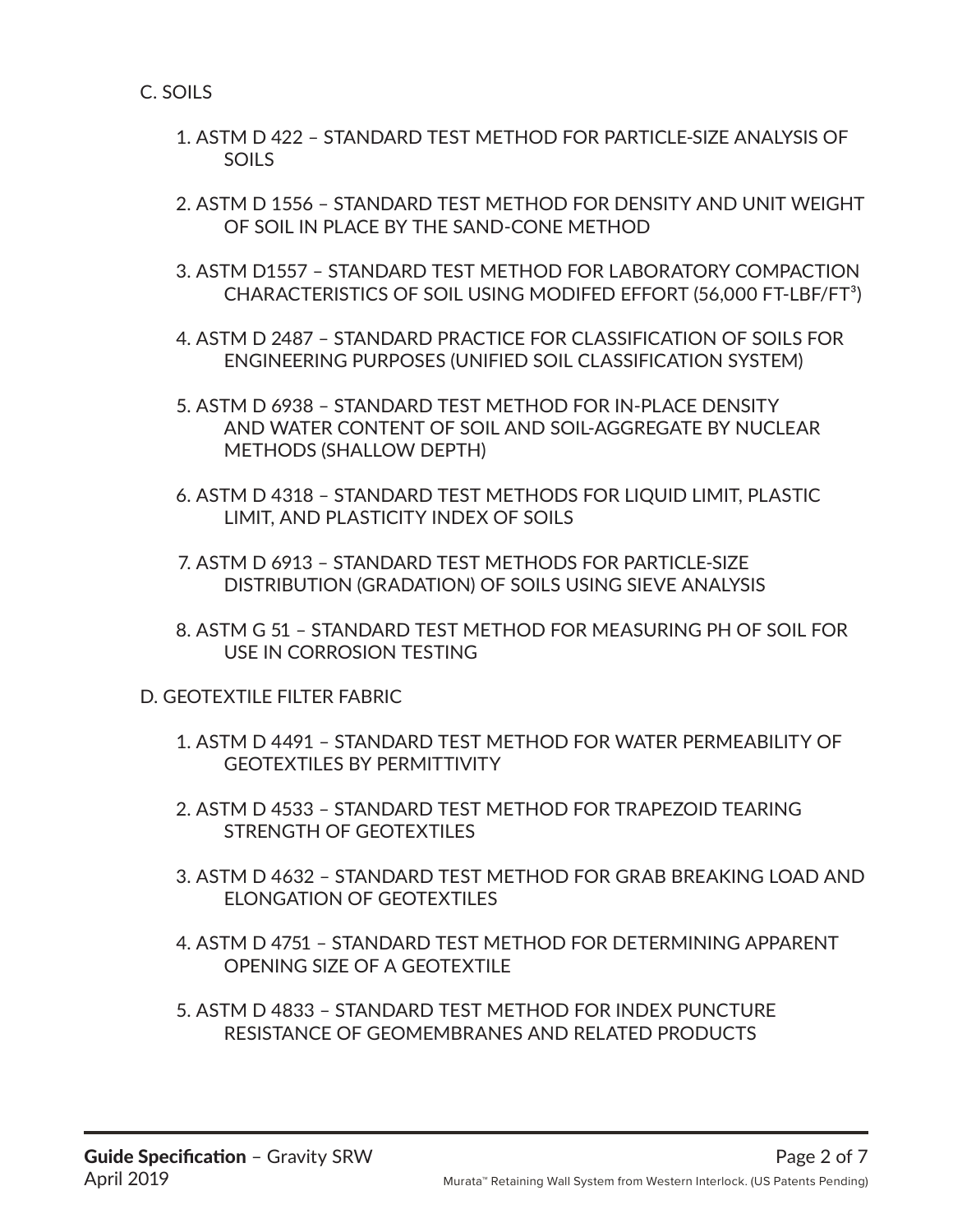- 1. ASTM F 405 STANDARD SPECIFICATION FOR CORRUGATED POLYETHYLENE (PE) PIPE AND FITTINGS
- 2. ASTM F 758 STANDARD SPECIFICATION FOR SMOOTH-WALL POLY (VINYL CHLORIDE) (PVC) PLASTIC UNDERDRAIN SYSTEMS FOR HIGHWAY, AIRPORT, AND SIMILAR DRAINAGE
- F. WHERE THE SPECIFICATIONS AND REFERENCE DOCUMENTS CONFLICT, THE STRUCTURAL DESIGN ENGINEER SHALL MAKE THE FINAL DETERMINATION OF APPLICABLE DOCUMENTS.

### **1.04 INSTALLATION**

A. MATERIALS LISTED IN PART 2 SHALL BE INSTALLED PER THE MURATA GRAVITY WALL INSTALLATION GUIDE.

### **1.05 DELIVERY, STORAGE, AND HANDLING**

- A. CONTRACTOR SHALL CHECK THE MATERIALS UPON DELIVERY TO ENSURE THE PROPER MATERIALS HAS BEEN RECEIVED ON SITE.
- B. CONTRACTOR SHALL PREVENT EXCESSIVE MUD, CEMENTITIOUS MATERIAL, AND OTHER SIMILAR CONSTRUCTION DEBRIS FROM COMING IN CONTACT WITH THE MATERIALS ON SITE BEFORE AND DURING INSTALLATION.
- C. CONTRACTOR SHALL PROTECT THE RECEIVED MATERIALS ON SITE FROM DAMAGE. DAMAGED MATERIAL SHALL NOT BE USED IN CONSTRUCTION OF THE PROJECT.

# **1.06 CONTRACTOR REQUIREMENTS**

- A. CONTRACTORS SHALL BE TRAINED AND CERTIFIED BY THE MANUFACTURER OR APPROVED ACCREDITED ORGANIZATION.
- B. WESTERN INTERLOCK HAS A TRAINING PROGRAM. NCMA HAS A CERTIFICATION PROGRAM THAT IS ACCREDITED. IDENTIFY WHEN ADVANCED CERTIFICATION LEVELS ARE APPROPRIATE BASED ON COMPLEXITY AND CRITICALITY OF PROJECT APPLICATION.
- C. CONTRACTORS SHALL PROVIDE A LIST OF SIMILAR PROJECTS THEY HAVE COMPLETED. THIS CAN INCLUDE BUT IS NOT LIMITED TO OTHER INSTALLATIONS OF MURATA RETAINING WALL SYSTEMS AND SIMILAR SEGMENTAL RETAINING WALLS.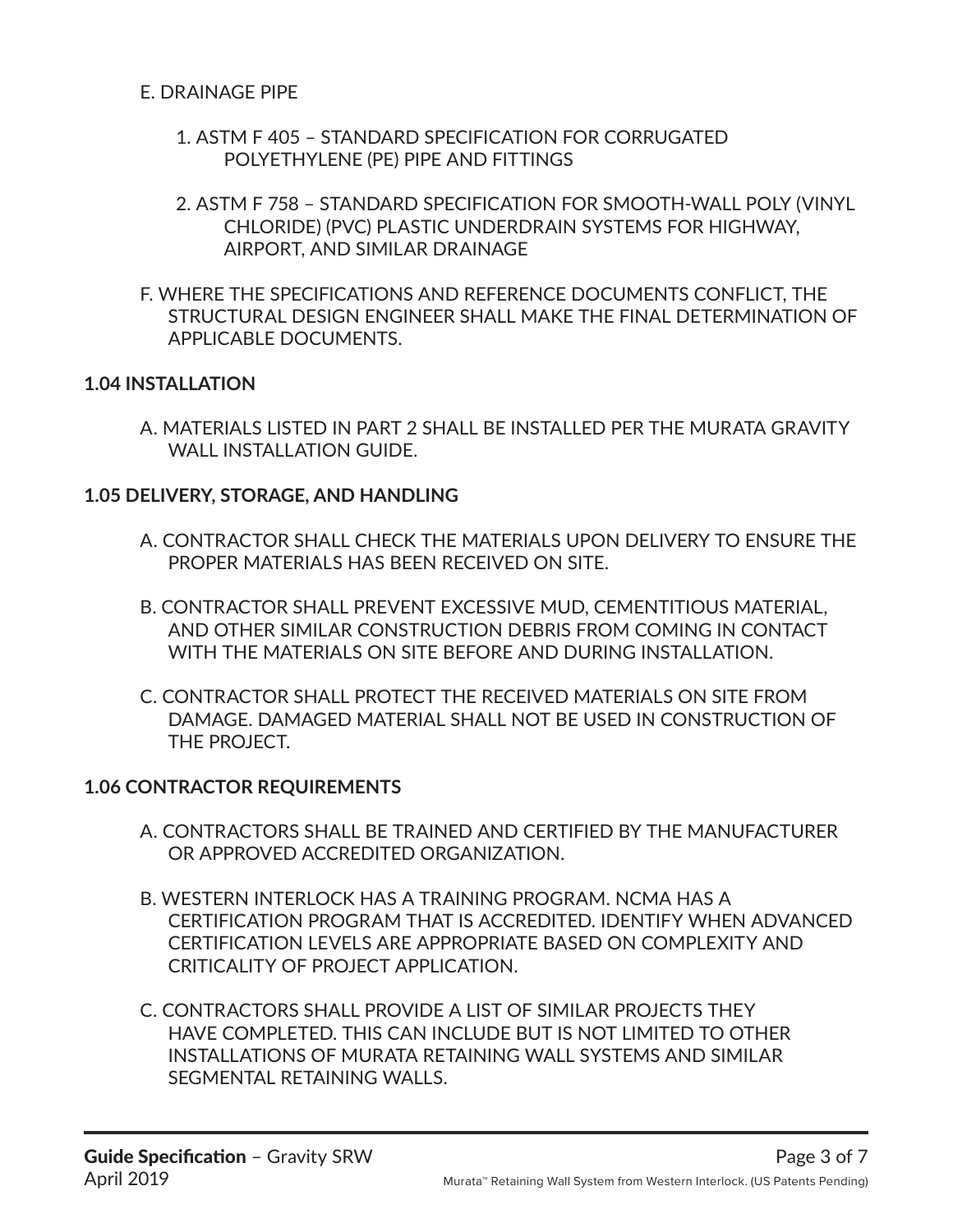A. MATERIAL SUBMITTALS – THE CONTRACTOR SHALL SUBMIT MANUFACTURER'S CERTIFICATIONS, 30 DAYS PRIOR TO THE START OF WORK, STATING THAT THE SRW UNITS, MURATA FILL MEET THE REQUIREMENTS OF PART 2 OF THIS SPECIFICATION. THE CONTRACTOR SHALL PROVIDE A LIST OF SUCCESSFUL PROJECTS WITH REFERENCES SHOWING THAT THE INSTALLER FOR THE SEGMENTAL RETAINING WALL IS QUALIFIED AND HAS A RECORD OF SUCCESSFUL PERFORMANCE.

# PART 2: MATERIALS

#### **2.01 MODULAR WALL UNITS**

- A. WALL UNITS SHALL BE MURATA RETAINING WALL UNITS AS PRODUCED BY THE LICENSED MANUFACTURER.
- B. WALL UNITS SHALL HAVE MINIMUM 28 DAY COMPRESSIVE STRENGTH OF 5000 PSI IN ACCORDANCE WITH ASTM C1372. THE CONCRETE UNITS SHALL HAVE APPROPRIATE FREEZE-THAW PROTECTION WITH AN AVERAGE ABSORPTION RATE IN ACCORDANCE WITH ASTM C1372 WHEN TESTING IN ACCORDANCE WITH ASTM C1262.
- C. EXTERIOR DIMENSIONS SHALL BE UNIFORM AND CONSISTENT. MAXIMUM DIMENSIONAL DEVIATIONS OF ANY TWO UNITS SHALL BE 1/8 INCHES (3.18 MILLIMETERS).
	- 1. WIDTH = 15.75 INCHES (400 MILLIMETERS)
	- 2. DEPTH = 11.61 INCHES (295 MILLIMETERS)
	- 3. HEIGHT = 7.87 INCHES (200 MILLIMETERS)
- D. WALL UNITS SHALL PROVIDE A MINIMUM OF 117.6 LBS TOTAL WEIGHT PER SQUARE FOOT OF WALL FACE AREA. COMPACTION OF THE BLOCK CORE MURATA FILL IS OPTIONAL.
- E. COLOR AS SPECIFIED BY OWNER.
- F. FREEZE-THAW DURABILITY: DRY-CAST CONCRETE SRW UNITS ARE SUSCEPTIBLE TO FREEZE-THAW DEGRADATION WITH EXPOSURE TO DEICING SALTS AND COLD TEMPERATURE LIKE ALL CONCRETE PRODUCTS. THIS IS A CONCERN IN STATES THAT USE DEICING SALTS. STANDARD SPECIFICATION FOR SEGMENTAL RETAINING WALL UNITS SHOULD BE USED AS A MODEL, EXCEPT THAT THE COMPRESSIVE STRENGTH FOR THE UNITS SHOULD BE INCREASED TO A MINIMUM OF 5,000 PSI UNLESS LOCAL REQUIREMENTS DICTATE HIGHER LEVELS. ALSO, MAXIMUM WATER ABSORPTION SHOULD BE REDUCED AND REQUIREMENTS FOR FREEZE-THAW TESTING INCREASED.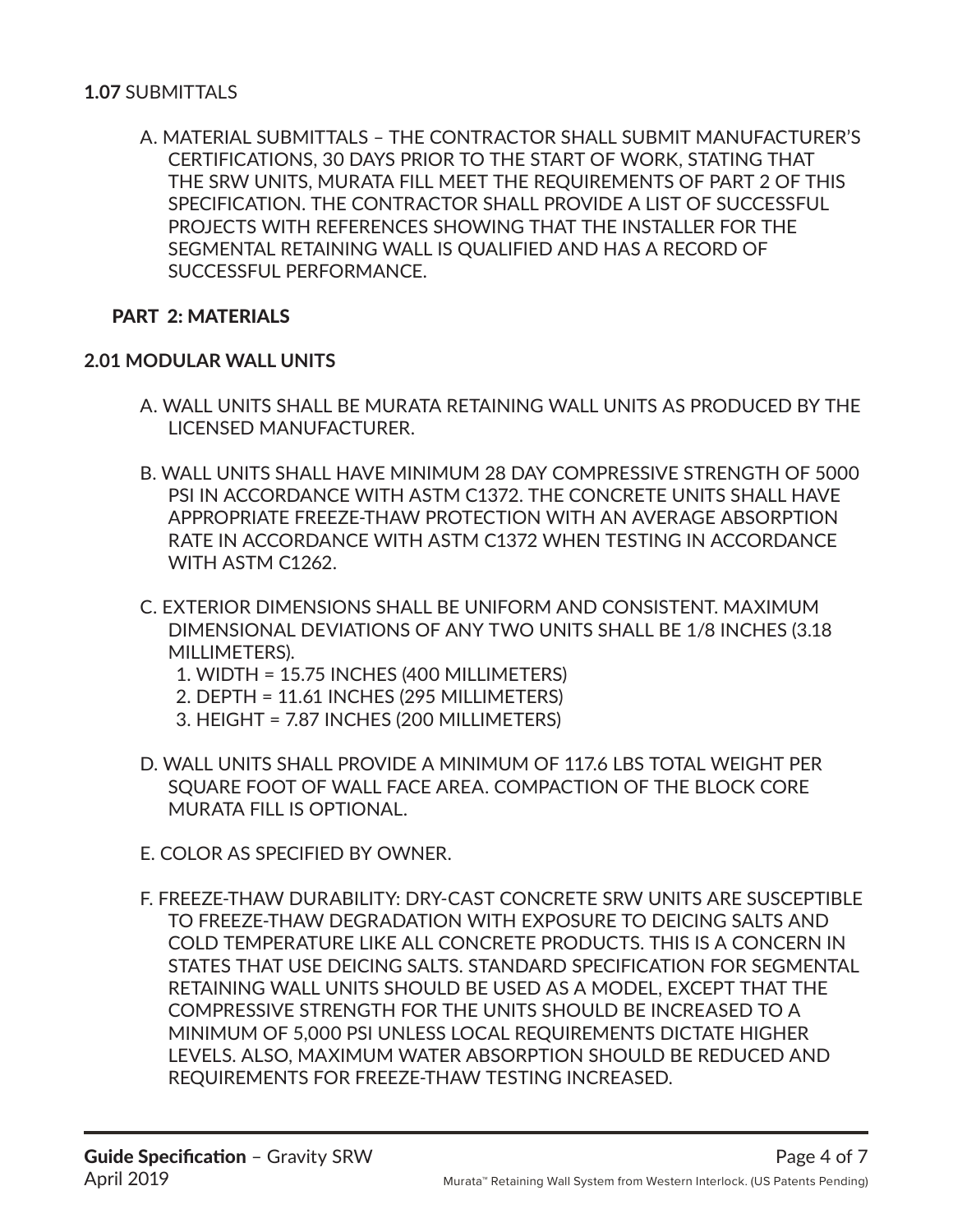#### **2.02 CAP ADHESIVE**

A. SEK SUREBOND SB-20 FLEX BOND ADHESIVE OR SEK SUREBOND SB-15 RAPID SET SHALL BE USED TO ATTACH THE CAPSTONES TO THE TOP COURSE OF MURATA BLOCKS.

#### **2.03 MURATA FILL**

- A. THE FILL SHALL BE PLACED WITHIN THE CORES OF, BETWEEN, AND BEHIND THE MURATA WALL UNITS AS INDICATED ON THE CONSTRUCTION DOCUMENTS.
- B. THE MURATA FILL USED SHALL MEET OR EXCEED THE DESIGNED FRICTION ANGLE AND DESCRIPTION NOTED ON THE DESIGN CROSS SECTIONS, AND SHALL BE FREE OF DEBRIS AND CONSIST OF THE INORGANIC USCS SOIL TYPES GW OR GW-GM MEETING THE FOLLOWING GRADATION AS DETERMINED IN ACCORDANCE WITH ASTM D422 AND IN CONFORMANCE WITH THE FRACTURE AND SAND EQUIVALENT MINIMUM REQUIREMENTS FOR THE STATE DEPARTMENT OF TRANSPORTATION (DOT) WHERE THE PROJECT IS LOCATED. AGGREGATE SHALL BE SOUND, DURABLE ROCK CONFORMING TO THE DURABILITY REQUIREMENTS OUTLINED BELOW:

| <b>SIEVE SIZE</b>                | ODOT 34"-0              | 3/4" IDAHO DOT "B"<br><b>GRADATION</b> | %"-0 WSDOT<br><b>TOP ROCK</b> |  |
|----------------------------------|-------------------------|----------------------------------------|-------------------------------|--|
|                                  | <b>PERCENT PASSING</b>  |                                        |                               |  |
| $1\frac{1}{2}$                   |                         |                                        |                               |  |
| $1\frac{1}{4}$                   |                         |                                        |                               |  |
| 1"                               | 100                     | 100                                    |                               |  |
| $\frac{3}{4}$ "                  | $90 - 100$              | $90 - 100$                             | $99 - 100$                    |  |
| $\frac{1}{2}$                    |                         |                                        | $80 - 100$                    |  |
| $\frac{3}{8}$ "                  | $55 - 75$               |                                        |                               |  |
| $\frac{1}{4}$                    | $40 - 60$               |                                        |                               |  |
| <b>NO.4</b>                      | --                      | $40 - 65$                              | $46 - 66$                     |  |
| <b>NO.8</b>                      |                         | $30 - 50$                              |                               |  |
| <b>NO. 40</b>                    |                         |                                        | $8 - 24$                      |  |
| <b>NO. 200</b>                   |                         | $3.0 - 9.0$                            | $0 - 10$                      |  |
| % FRACTURE                       | 70                      | 60                                     | 75                            |  |
| <b>SAND</b><br><b>EQUIVALENT</b> | <b>NOT LESS THAN 30</b> | <b>NOT LESS THAN 30</b>                | <b>NOT LESS THAN 40</b>       |  |

#### **GRADATION**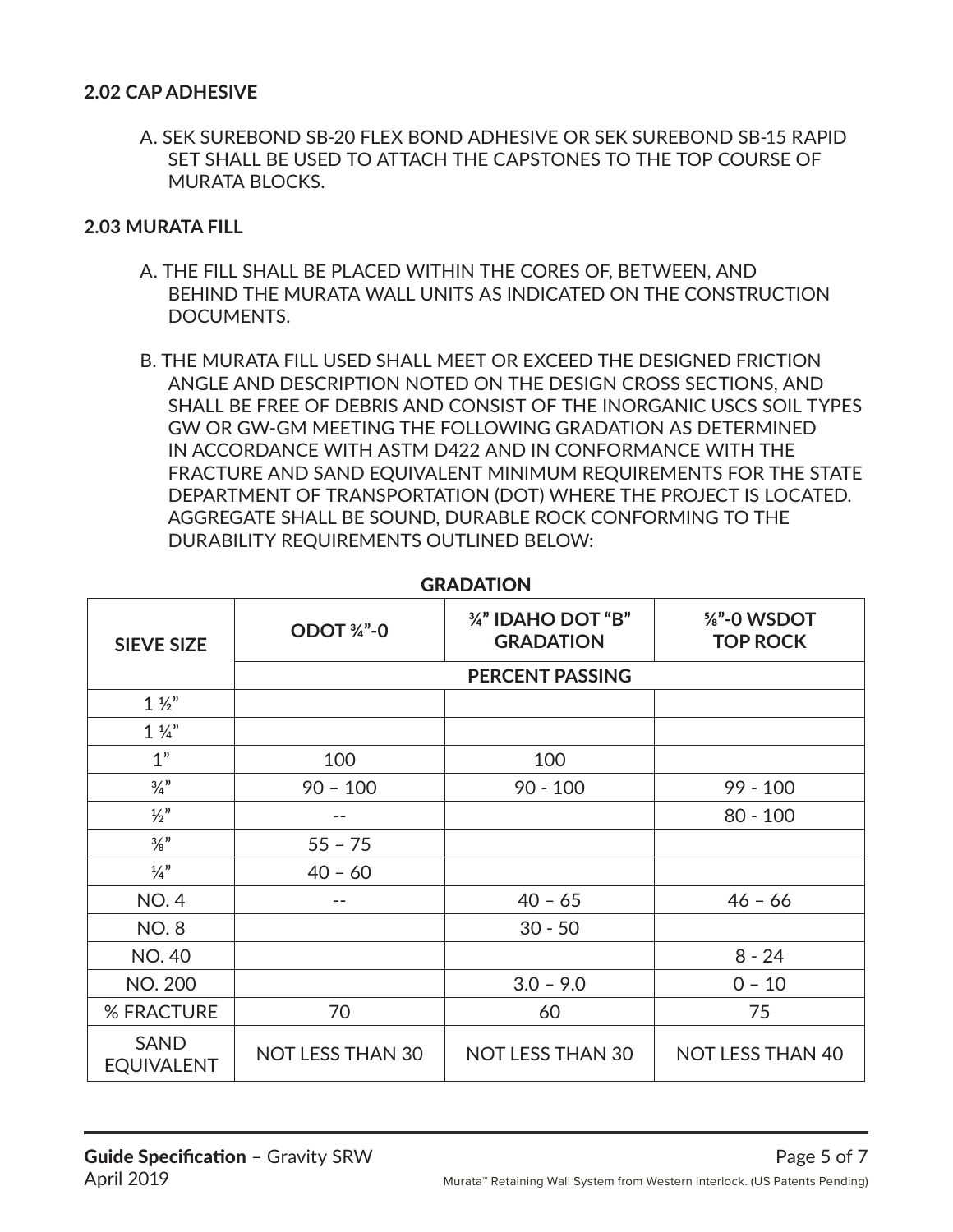| <b>DUKABILI I</b>          |                           |                    |                     |  |  |
|----------------------------|---------------------------|--------------------|---------------------|--|--|
| <b>TEST</b>                |                           | <b>TEST METHOD</b> | <b>REQUIREMENTS</b> |  |  |
| <b>ABRASION (LAR)</b>      |                           | AASHTO T 96        | 35% MAXIMUM         |  |  |
| <b>DEGRADATION FACTORS</b> |                           |                    |                     |  |  |
| <b>ODOT</b>                | PASSING NO. 20 SIEVE      | ODOT TM 208        | 30% MAXIMUM         |  |  |
| <b>ODOT</b>                | <b>SEDIMENT HEIGHT</b>    | ODOT TM 208        | 3" MAXIMUM          |  |  |
| <b>IDAHO</b>               | <b>DEGRADATION LOSS</b>   | <b>IDAHO IT 15</b> | 8.0% LOSS           |  |  |
| <b>WSDOT</b>               | <b>DEGRADATION FACTOR</b> | WSDOT T113         | 25 MINIMUM          |  |  |

DURABILITY

- C. IF AN ALTERNATIVE FILL IS REQUESTED, CONTRACTOR SHALL SUBMIT SAMPLE AND SPECIFICATIONS TO THE WALL DESIGN ENGINEER OR THE GEOTECHNICAL ENGINEER FOR APPROVAL AND THE APPROVING ENGINEER SHALL CERTIFY THAT THE SOIL PROPOSED FOR USE HAS PROPERTIES MEETING OR EXCEEDING ORIGINAL DESIGN STANDARDS.
- D. THE MURATA FILL, INCLUDING LEVELING BASE FILL, SHALL BE INSTALLED ON UNDISTURBED NATIVE SOILS, ENGINEERED FILL, OR SUITABLE REPLACEMENT FILLS COMPACTED TO A MINIMUM OF 90% MODIFIED PROCTOR FOR GRANULAR SOILS (ASTM D1557). THE COMPACTION REQUIREMENT FOR NATIVE FINE-GRAINED SOIL SUBGRADE MAY BE WAIVED AT THE DISCRETION OF THE GEOTECHNICAL ENGINEER.
- E. MURATA FILL SHALL BE PLACED WITHIN 1% OF OPTIMUM MOISTURE CONTENT.
- F. MURATA FILL SHALL BE PLACED IN MAXIMUM 8" (200 MILLIMETERS) HIGH LIFTS.
- G. THE MURATA FILL SHALL BE COMPACTED TO A MINIMUM OF 90% MODIFIED PROCTOR (ASTM D1557) TO PROVIDE A LEVEL HARD SURFACE.
- H. THE CONSOLIDATION ZONE SHALL BE DEFINED AS 3 FT BEHIND THE WALL. ONLY HAND-OPERATED COMPACTION EQUIPMENT IS ALLOWED IN THE CONSOLIDATION ZONE.

# **2.04 DRAINAGE PIPE**

- A. DRAINAGE PIPE SHALL BE PERFORATED OR SLOTTED PVC PIPE OR CORRUGATED POLYETHYLENE PIPE.
- B. THE PIPE SHALL BE PLACED IN MURATA FILL SURROUNDED BY GEOTEXTILE